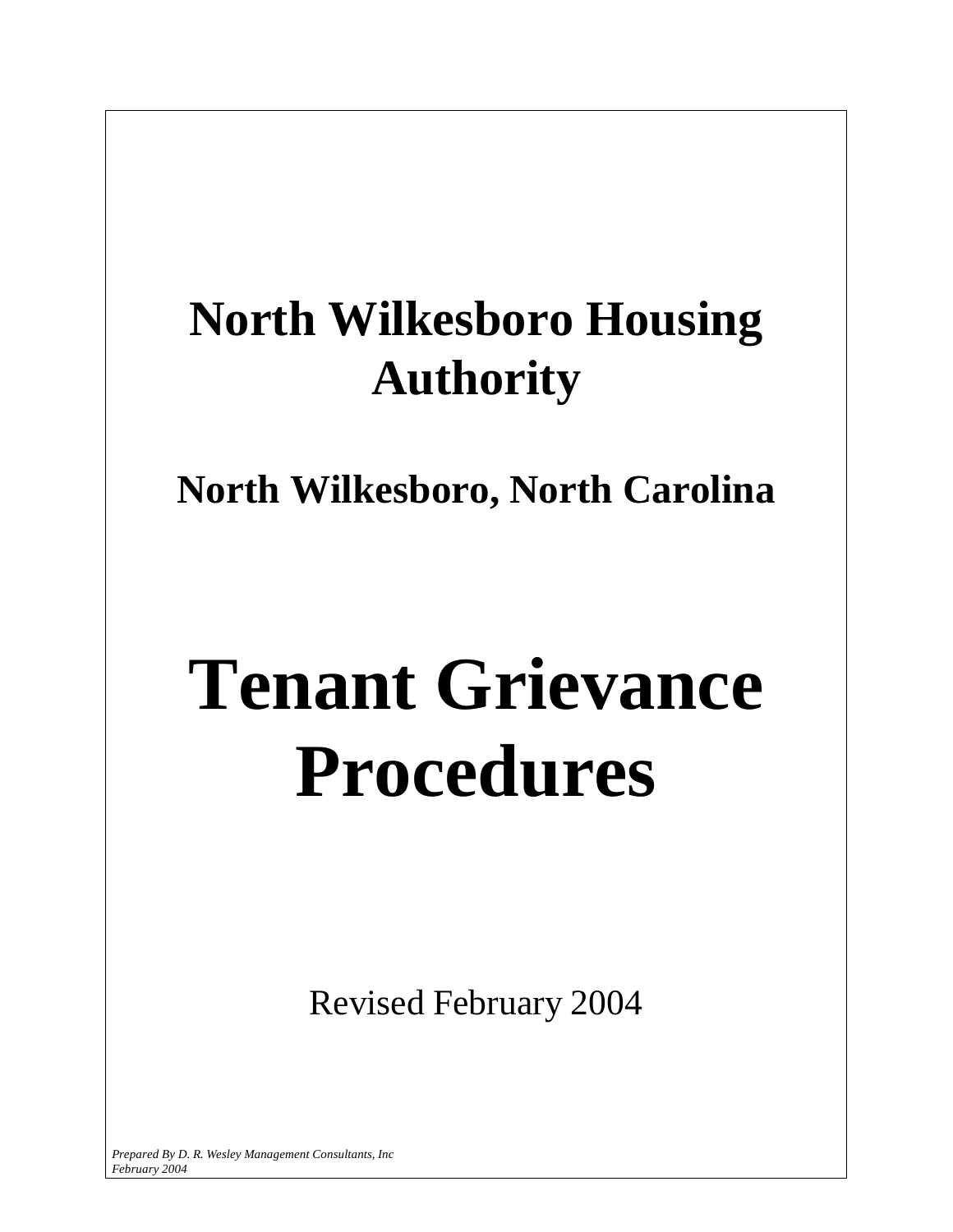# **GRIEVANCE PROCEDURE**

#### **I. PURPOSE**

The Grievance Procedure has been adopted to provide a forum and procedure for residents to seek the just, effective and efficient settlement of grievances against the North Wilkesboro Housing Authority, hereinafter referred to as NWHA or HA.

#### **II. GOVERNING LAW**

The law governing this Grievance Procedure is section 6(k) of the U.S. Housing Act of 1937 (42 U.S.C. Sec. 1437d (k) and subpart B of 24 CFR part 966 (24 CFR Section 966.50 - 966.57).

#### **III. APPLICABILITY**

In accordance with applicable Federal Regulations, this Grievance Procedure shall be applicable to all individual grievances (as defined in Section IV below) between a resident and the NWHA with the following two (2) exceptions:

- A. This Grievance Procedure is not applicable to disputes between residents not involving the NWHA, or to class grievances involving groups of residents. Also, this Grievance Procedure is not intended as a forum for initiating or negotiating policy changes between residents, or groups of residents, and the NWHA's Board of Commissioners.
- B. The NWHA has elected to determine that this Grievance Procedure shall not be applicable to any termination of tenancy or eviction that involves:
	- 1. Any activity that threatens the health, safety, or right to peaceful enjoyment of the premises of other residents or employees of HA; or
	- 2. Any drug-related criminal activity on or off such premises.

Any termination of tenancy or eviction that does fall into one of these two categories shall be handled within the confines of the Expedited Grievance Procedure, which is set forth in Section XII of this document.

#### **IV**. **DEFINITIONS**

The following definitions of terms shall be applicable to this Grievance Procedure: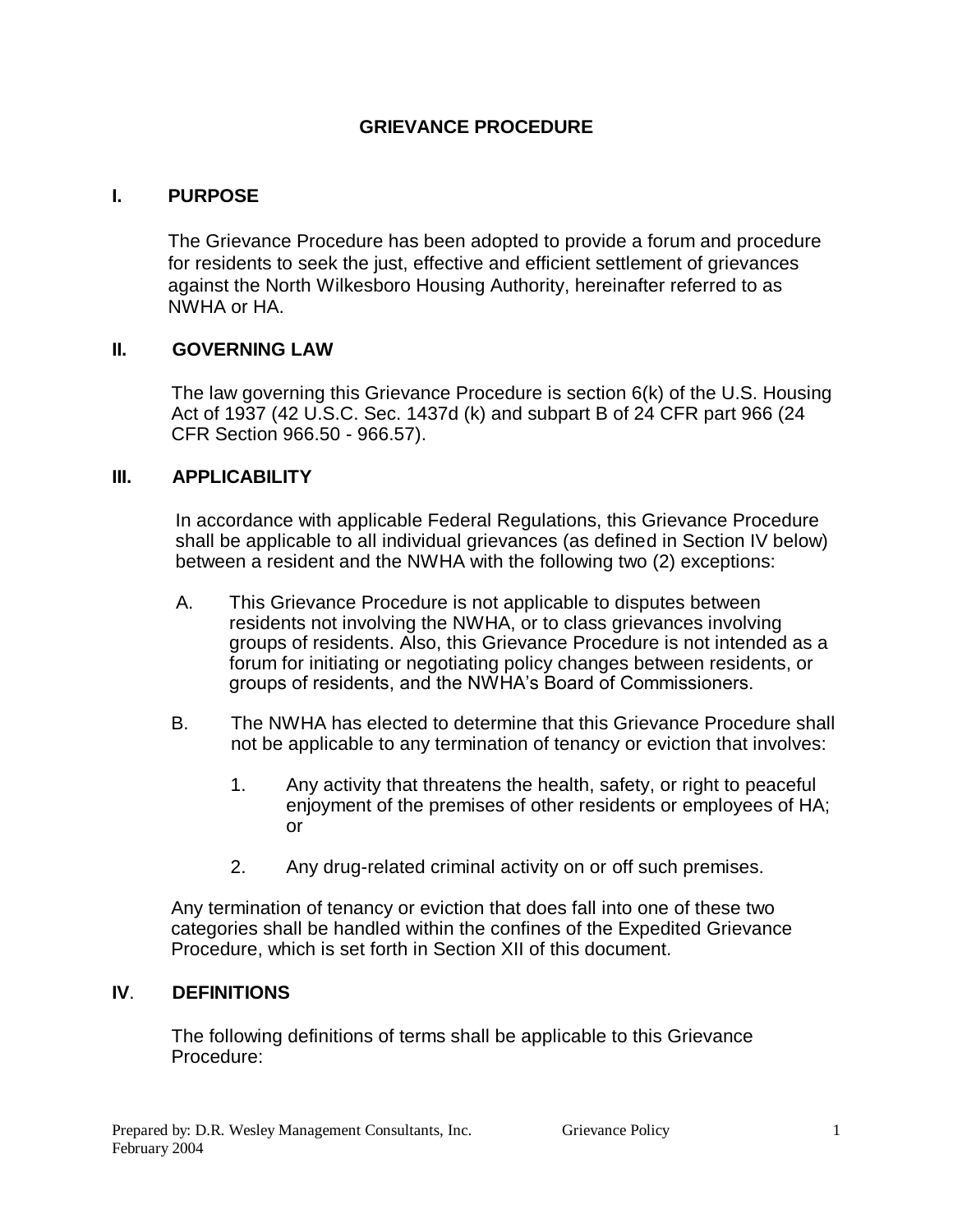- A. **Grievance:** Any dispute which a resident may have with respect to an action or a failure to act by NWHA in accordance with the individual resident's lease or NWHA regulations, which adversely affects the individual resident's rights, duties, welfare, or status.
- B. **CFR:** The code of federal regulations that contains the federal regulation governing this Grievance Procedure.
- C. **Complainant:** Any resident (as defined in this section below) whose grievance is presented to the Central Office of the NWHA, in accordance with the requirements set forth in this procedure.
- D. **Drug-related criminal activity:** The illegal manufacture, sale, distribution, use or possession with intent to manufacture, sale, distribute, or use of a controlled substance as defined in Sec. 102 of the Controlled Substances Act (21 U.S.C. Sec. 802) as from time to time amended.
- E. **NWHA or "Housing Authority":** The North Wilkesboro Housing Authority, a body corporate organized and existing under the laws of the State of North Carolina.
- F. **Elements of due process:** The following procedural safeguards are required in an eviction action or a termination of tenancy in a state or local court:
	- 1. Adequate notice to the resident of the grounds for terminating the tenancy and for eviction;
	- 2. Right of the resident to be represented by counsel;
	- 3. Opportunity for the resident to refute the evidence presented by the NWHA, including the right to confront and cross examine witnesses and to present any affirmative legal or equitable defense which the resident may have:
	- 4. A decision on the merits.
- G. **Hearing Officer**: An impartial person or arbitrator selected in accordance with 24 CFR Sec 966.55 and this Grievance Procedure to hear grievances and render decisions with respect thereto.
- H. **Hearing Panel:** A three-member panel composed of impartial persons, selected in accordance with 24 CFR Sec. 966.55 and this procedure to hear grievances and render decisions with respect thereto.
- I. **HUD:** The United States Department of Housing and Urban Development.
- J. **Notice:** As used herein, the term notice shall, unless otherwise specifically provided, mean written notice.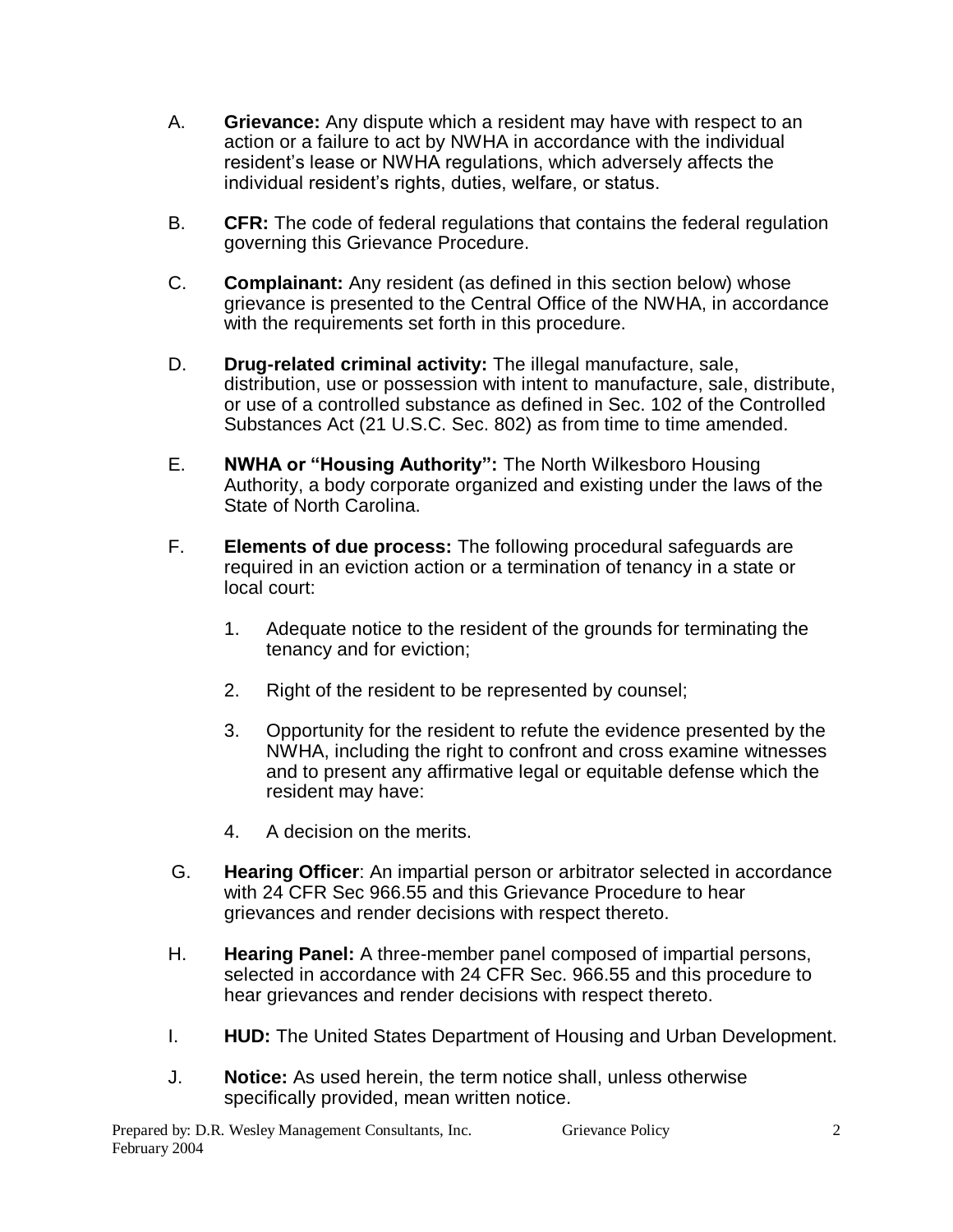- K. **The "Regulations":** The HUD regulations contained in subpart B of 24 CFR part 966.
- L. **Resident Organization:** An organization of residents, which includes any Resident Management Corporation and specifically includes the NWHA Resident Council.
- M. **Resident:** The adult person (or persons) other than a live-in aide:
	- 1. Who resides in the unit and who executed the lease with the NWHA as lessee of the dwelling unit, or, if no such person resides in the unit
	- 2. The person who resides in the unit and who is the remaining head of the household of the resident family residing in the dwelling unit.
- N. **Business Days**: Monday through Friday of each week, except for legal holidays recognized by the Federal Government.

# **V. INCORPORATION IN LEASE**

This Grievance Procedure shall be incorporated by reference in all public housing dwelling leases between residents and the NWHA, whether or not so specifically provided in such leases.

#### **VI. INFORMAL SETTLEMENT OF GRIEVANCES**

- **A. Initial Presentation.** Any grievance must be presented, in writing to the NWHA's Management Office within five (5) business days after the occurrence of the event giving rise to the grievance.
- **B. Informal Settlement Conference**. If the grievance is not determined by the HA to fall within one of the two exclusions mentioned in Section III B (I and 2) above, then the NWHA shall, within five (5) business days after the initial presentation of the grievance to informally discuss the grievance with the complainant or his representative(s) in an attempt to settle the grievance without the necessity of a formal hearing. If the informal settlement conference cannot occur at the time the grievance is initially presented by the complainant, then the complainant shall be promptly notified in writing of the time and place for the informal settlement conference.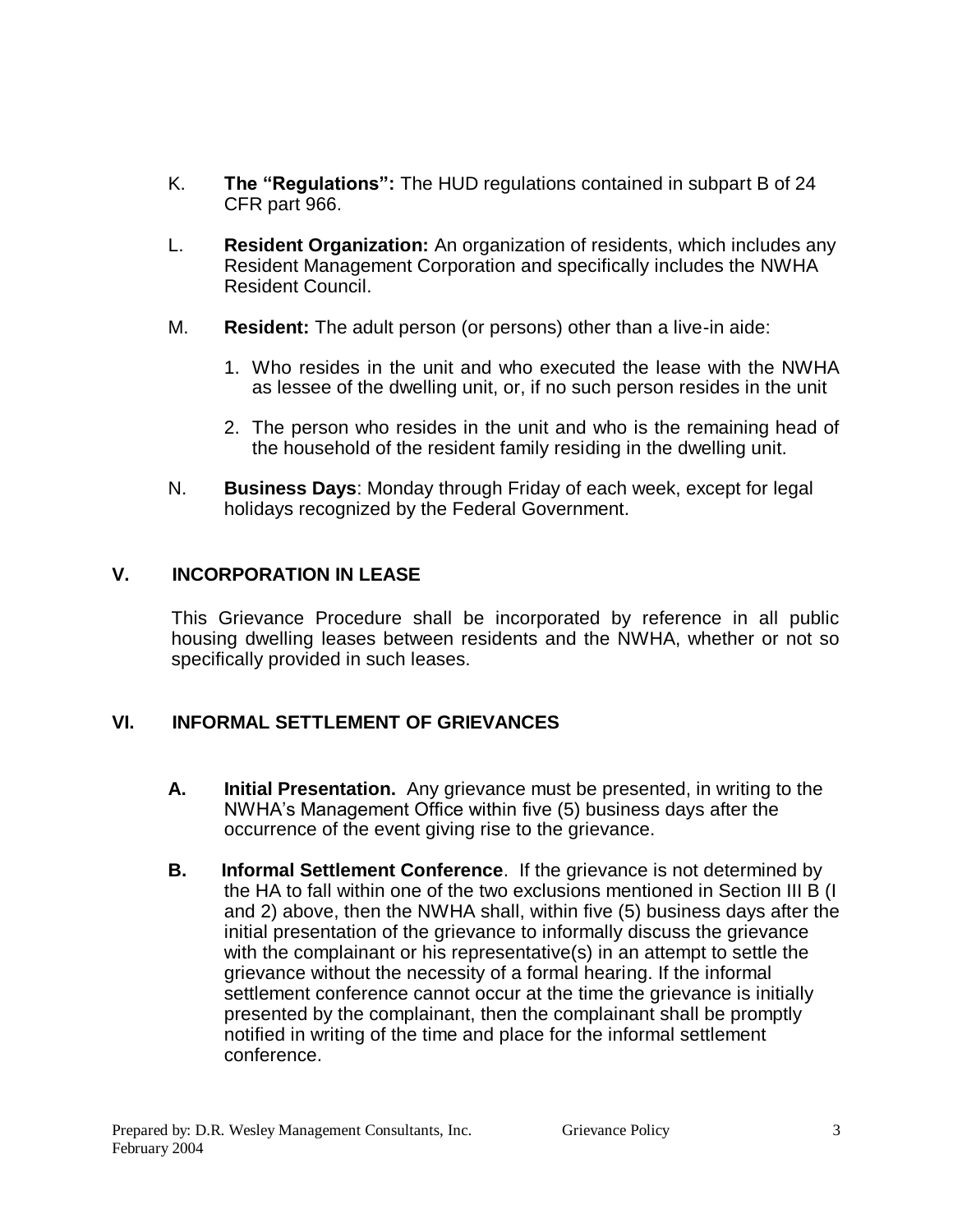**C. Written Summary.** Within five (5) business days after the informal settlement conference, a summary of the informal discussion shall be prepared by the NWHA and a copy thereof shall be provided to the complainant. The summary shall be in writing and shall specify' the names of the participants in the discussion, the date of the discussion, the nature of the proposed disposition of the grievance, and the specific reasons for such disposition. This written summary shall also specify the procedures by which the complainant may obtain a formal hearing if not satisfied by the proposed disposition of the grievance. A copy of the written summary shall also be placed in complainant's file.

#### **VII. FORMAL GRIEVANCE HEARING**

The following procedures apply to the request for a formal grievance hearing under this Grievance Procedure:

**A. Request for Hearing**: If the complainant is not satisfied with the results of the informal settlement conference, the complainant must submit a written request for a formal hearing to NWHA's Management Office no later than seven (7) business days after the date complainant receives the summary of discussion delivered as required under Section VI above.

Complainant's written request for a formal hearing must specify:

- 1. The reasons for the grievance;
- 2. The action or relief sought by the complainant; and
- 3. If the complainant so desires, a statement setting forth the times at which the complainant shall be available for a hearing during the next ten (10) business days;
- 4. Complainant's preference, if any, concerning whether the grievance should be heard by a single hearing officer or by a hearing panel;
- 5. If the complainant has failed to attend an informal discussion conference, a request that the hearing officer or panel waive this requirement.
- B. Failure to Request Hearing: If the complainant fails to request a hearing within seven (7) business days after receiving the written summary of the informal settlement conference, the NWHA's decision rendered at the informal hearing becomes final and the NWHA is not thereafter obligated to offer the complainant a formal hearing.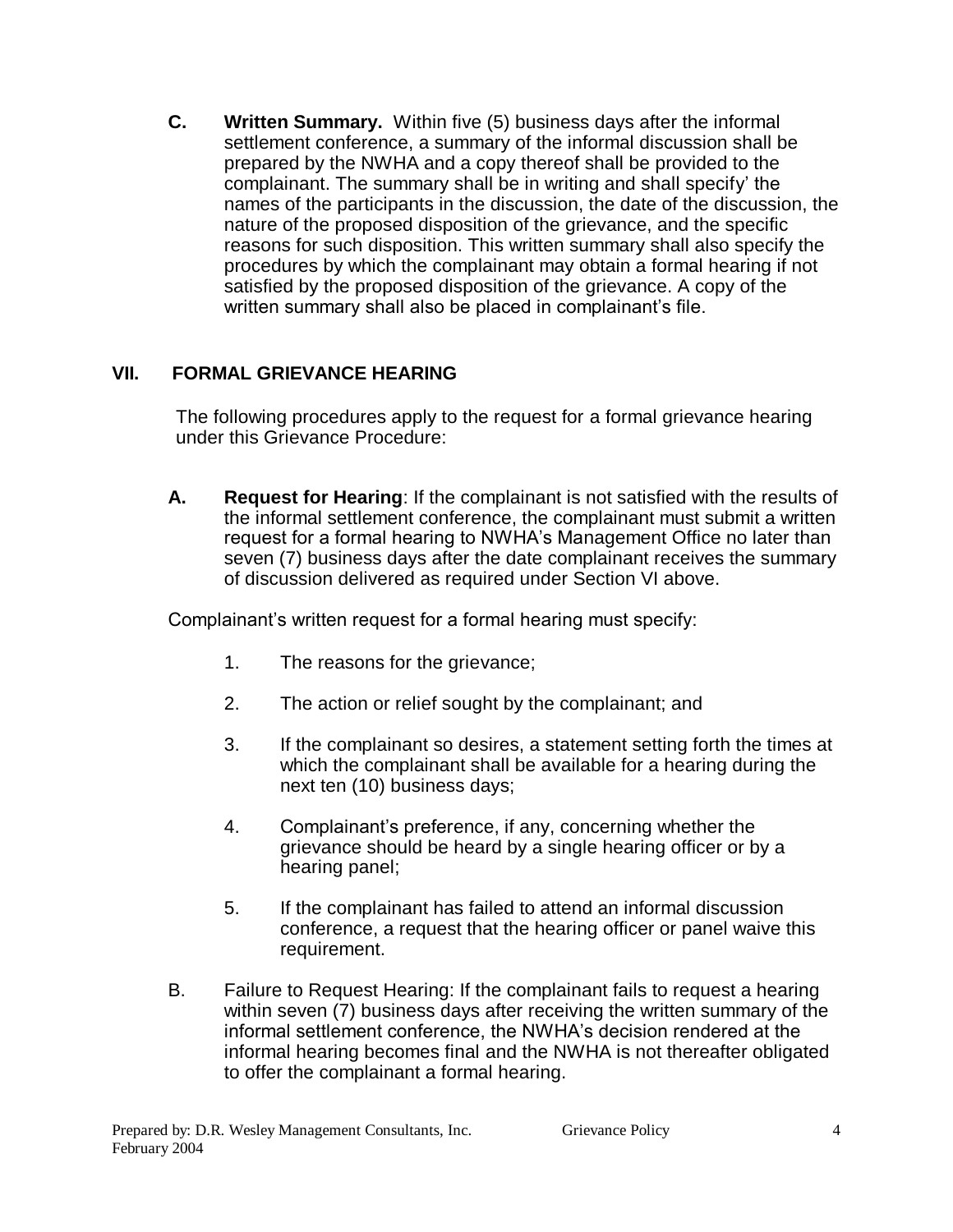# **VIII. SELECTION OF HEARING OFFICER OR PANEL**

All grievance hearings shall be conducted by an impartial person or persons appointed by the NWHA after consultation with resident organizations, in the manner described below:

- A. The permanent appointments of persons who shall serve as hearing officers and a hearing panel shall be governed by the following procedures:
	- 1. The hearing officers and hearing panel selected may not be a Commissioner, officer, employee or tenant of the NWHA. The NWHA shall nominate a slate of persons to sit as hearing officers and hearing panel members. The persons nominated to be listed on the slate of members for the hearing panel shall be responsible persons in the community. No persons shall be listed on the slate of members unless such person has consented to serve as a hearing officer or on a hearing panel.
	- 2. The slate of potential appointees shall be submitted to the Resident Organization for written comments. Written comments from the resident organization, received within seven (7) calendar days from date of notification, shall be considered by the NWHA before appointments are finally made. Objection to the appointment of a person as a hearing officer or panelist must be considered but is not dispositive as to the proposed appointment with respect to which objection is made.
	- 3. On final appointment, the persons appointed and the Resident Organization shall be informed in writing of the appointments. A list of all qualified hearing officers and panelists shall be kept at the Central Office of the NWHA and be made available for public inspection at any time.
- B. The designation of hearing officers or panel members for particular grievance hearing shall be governed by the following provisions:
	- 1. All hearings shall be held before a single hearing officer unless the complainant (at the time of the initial request for the hearing) or the NWHA requests that the grievance should be heard by a hearing panel.
	- 2. Appointments to serve as a hearing officer or panelist with respect to a particular grievance shall be made by the NWHA in random order, subject to availability of the hearing officer or panelist to serve in each such case. The NWHA may employ any reasonable system for random order choice.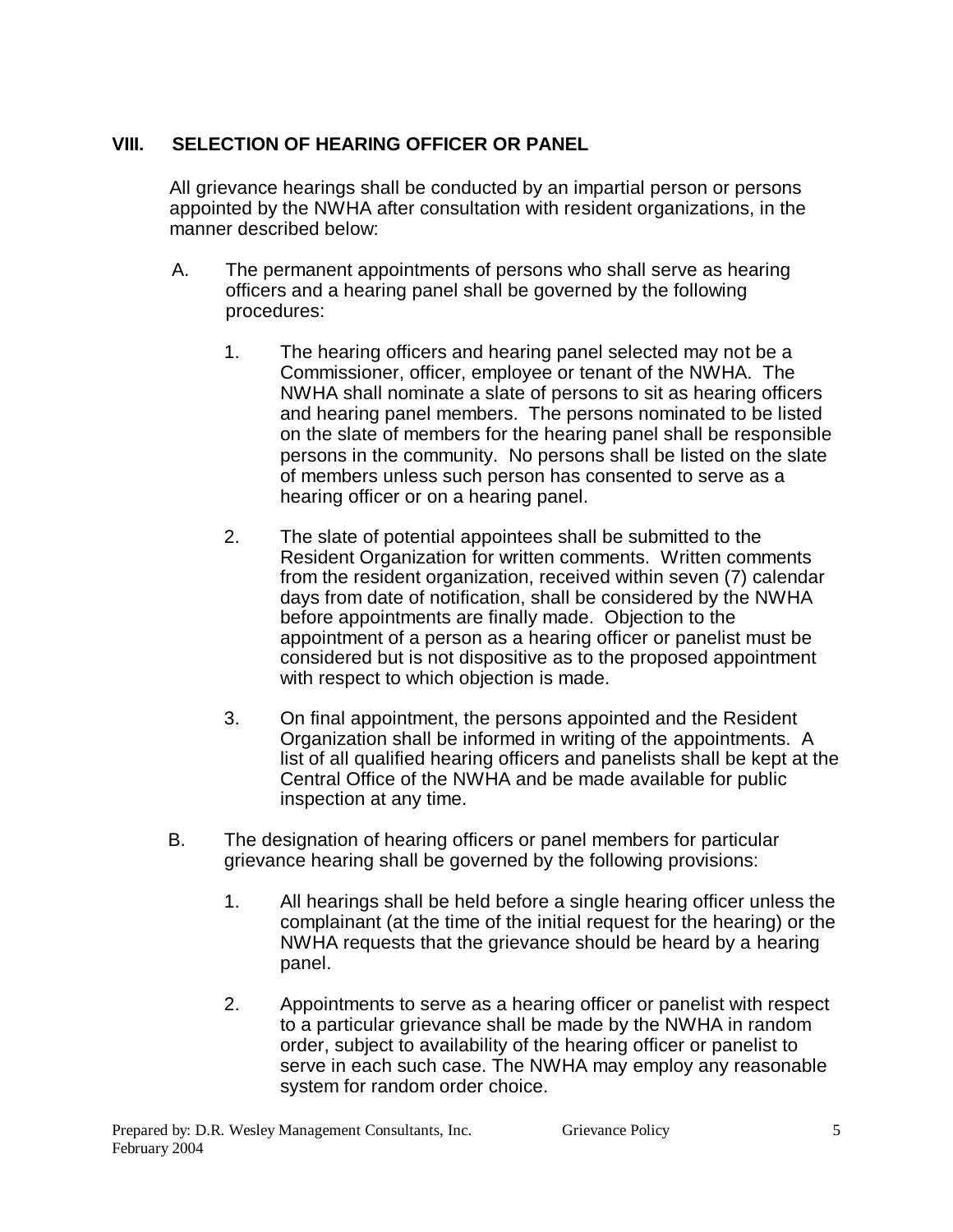3. No person shall accept an appointment, or retain an appointment, once selected as a hearing officer or hearing panelist, if it becomes apparent that such person is not fully capable of impartiality. Persons who are designated to serve as hearing officers or panelists must disqualify themselves from hearing grievances That involve personal friends, relatives, persons with whom they have any business relationship, or grievances in which they have some personal interest. Further, such persons are expected to disqualify themselves if the circumstances are such That a significant perception of partiality exists and is reasonable under the circumstances. If a complainant fails to object to the designation of the hearing officer or panelists on the grounds of partiality, at the commencement or before the hearing, such objection is deemed to be waived, and may not thereafter be made.

In the event That a hearing officer or panel member fails to disqualify himself or herself as required in this Grievance Procedure, the NWHA shall remove the panel member or officer from the list of persons appointed for such purposes, invalidate the results of the grievance hearing in which such person should have, but did not, disqualify himself or herself, and schedule a new hearing with a new hearing panel or officer.

#### **IX. SCHEDULING OF HEARINGS**

- **A. Hearing Prerequisites**: A complainant does not have a right to a grievance hearing unless the complainant has satisfied the following prerequisites to such a hearing:
	- 1. The complainant has requested a hearing in writing.
	- 2. The complainant has completed the informal settlement conference procedure or has requested a waiver for good cause.
	- 3. If the matter involves the amount of rent which the NWHA claims is due under the complainant's lease, the complainant shall have paid to the NWHA an amount equal to the amount due and payable as of the first of the month preceding the month in which the complained of act or failure to act took place. And, in the case of situations in which hearings are, for any reason delayed. the complainant shall thereafter, deposit the same amount of the monthly rent in an escrow account monthly until the complaint is resolved by decision of the hearing officer or hearing panel. Unless waived by the NWHA in writing, no waiver shall be given by the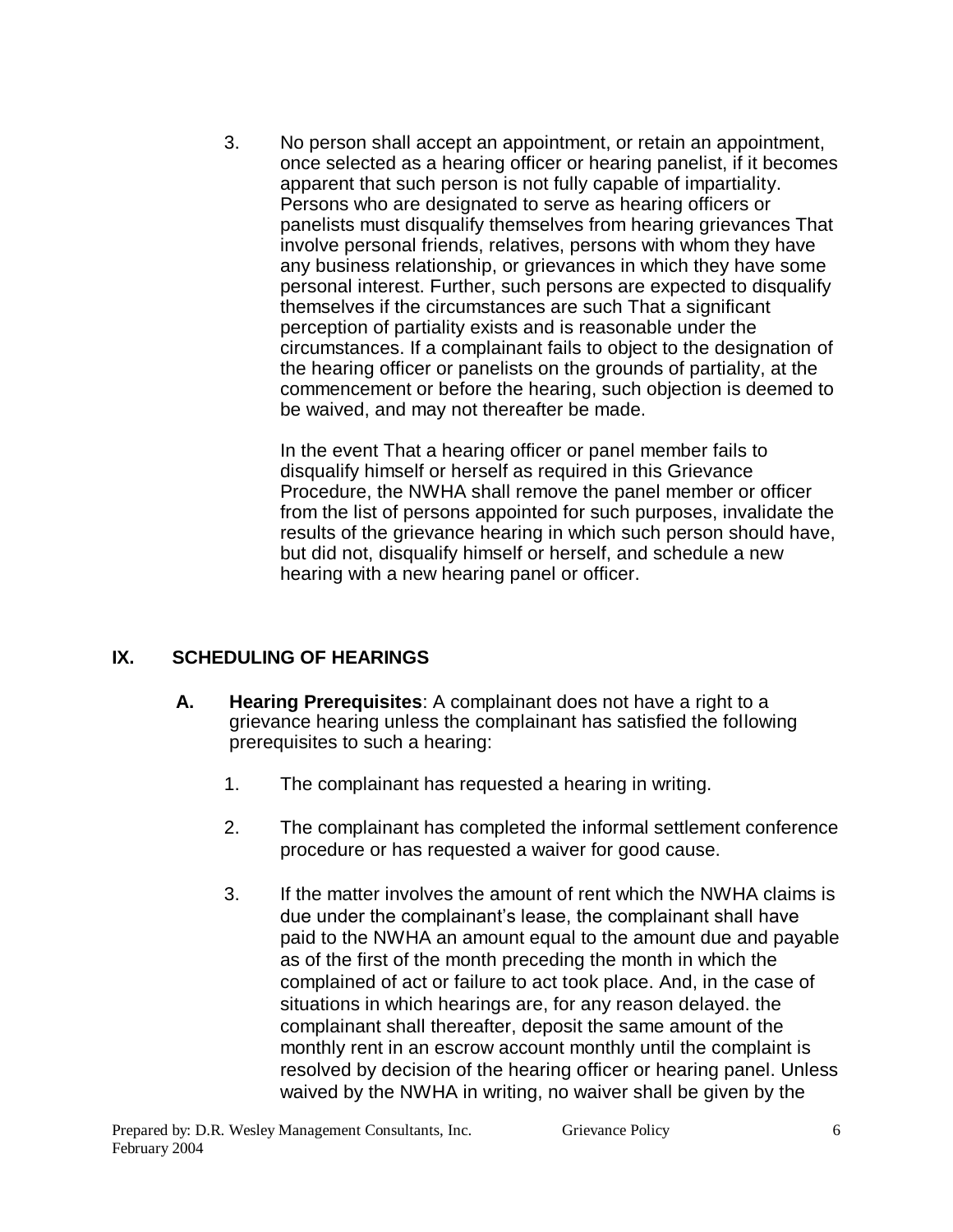NWHA except in cases of extreme and undue hardship to the complainant, determined in the sole and absolute discretion of the NWHA.

# **B. Time, Place, Notice**

- 1. Upon complainant's compliance with the prerequisites to a hearing set forth above, a hearing shall be scheduled by the hearing officer or hearing panel promptly for a time and place reasonably convenient to both the complainant and the NWHA, no later than the fifteenth (15th) calendar day after complainant has completed such compliance. (In the case of a panel, if all three appointed members of the panel are not able to agree upon a date and time convenient to all panelists, on or before the last date before the hearing permitted under this procedure, they shall immediately so inform the NWHA. If two panelists can agree upon a date and time, the NWHA shall reappoint a third panelist who shall be available at the time agreed upon by two who can agree. If none of the panelists can agree upon a time, a new panel shall be appointed).
- 2. A written notification specifying the time, place, and the procedures governing the hearing shall be delivered to the complainant and the appropriate NWHA official who, unless otherwise designated, shall be the Executive Director.

# **X. PROCEDURES GOVERNING HEARINGS**

# **A. Fair Hearings**

The hearings shall be held before a hearing officer or hearing panel as directed above in Section VIII. The complainant shall be afforded a fair hearing, which shall include:

- 1. The opportunity to examine before the hearing any NWHA documents, including records and regulations that are directly relevant to the hearing. The complainant shall be allowed to copy any such document at the complainant's expense. If the NWHA does not make the document available for examination upon request by the complainant, the NWHA may not rely on such document at the grievance hearing.
- 2. The right to be represented by counsel or other person chosen as the complainant's representative and to have such person make statements on the complainant's behalf.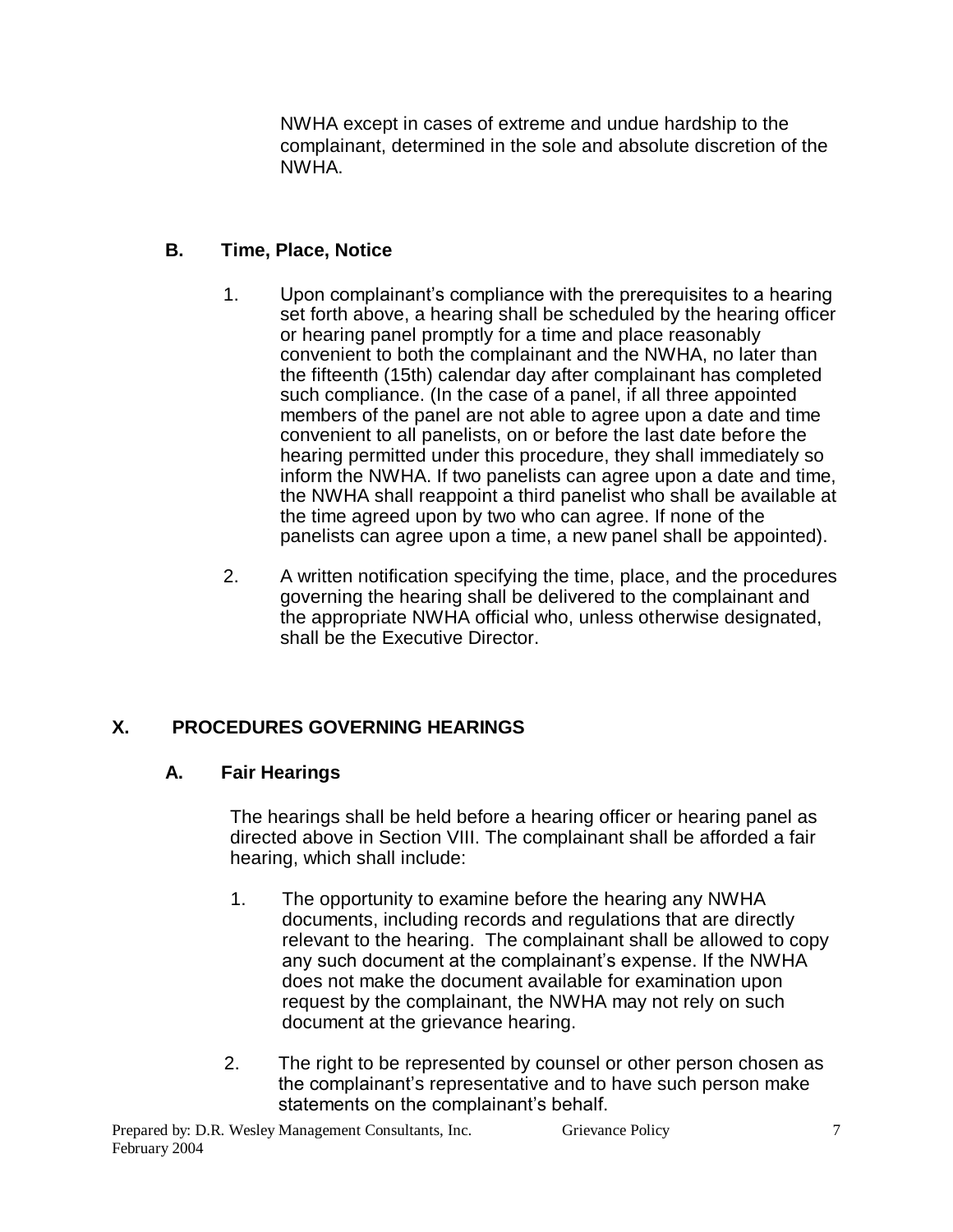- 3. The right to a private hearing unless the complainant requests a public hearing. The right to present evidence and arguments in support of the complainant's complaint, to controvert evidence relied on by the NWHA and to confront and cross-exam all witnesses upon whose testimony or information the NWHA or its' management relies.
- 4. A decision solely and exclusively upon the facts presented at the hearing.

#### **B. Prior Decision in Same Matter**

The hearing panel or officer may render a decision without proceeding with the hearing if they determine that the issue has been previously decided in another proceeding.

#### **C. Failure to Appear**

If the complainant or the NWHA fails to appear at a scheduled hearing, the hearing officer or hearing panel may make a determination to postpone the hearing for a period not to exceed five (5) business days, or may make a determination that the party failing to attend has waived the right to a hearing. In such event, the hearing officer or hearing panel shall notify the complainant and the NWHA of the determination.

The failure to attend a grievance hearing shall not constitute a waiver of any right for which the complainant may have to contest NWHA's disposition of the grievance in an appropriate judicial proceeding.

#### **D. Required Showing of Entitlement to Relief**

At the hearing, the complainant must first make a showing of an entitlement to the relief sought and thereafter the NWHA must sustain the burden of justifying NWHA's action or failure to act against which the complainant is directed.

#### **E. Informality of Hearing**

The hearing shall be conducted informally by the hearing officer or hearing panel and oral or documentary evidence pertinent to the facts and issues raised by the complaint may be received without regard to admissibility under the rules of evidence applicable to judicial proceeding.

#### **F. Orderly Conduct Required**

The hearing officer or hearing panel shall require the NWHA, the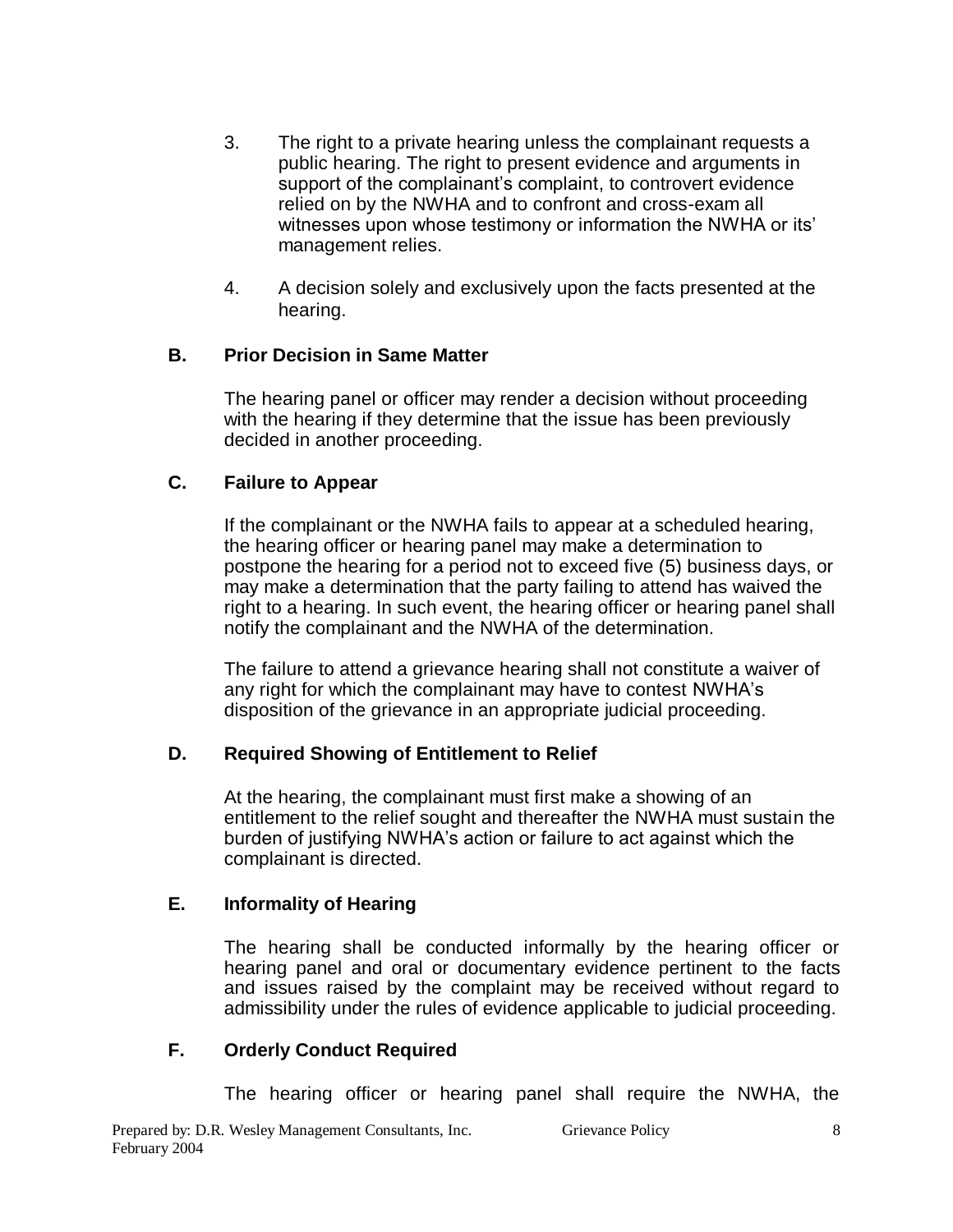complainant, counsel, and other participants or spectators, to conduct themselves in an orderly fashion. Failure to comply with the directions of the hearing officer or hearing panel to obtain order may result in exclusion from the proceedings or in a decision adverse to the interests of the disorderly party and granting or denial of the relief sought, as appropriate.

## **G. Transcript of Hearing**

The complainant or the NWHA may arrange in advance, and at the expense of the party making the arrangement, for a transcript of the hearing. Any interested party may purchase a copy of such transcript.

#### **H. Accommodation to Handicapped Persons**

The NWHA must provide reasonable accommodations for persons with disabilities to participate in grievance hearings. Reasonable accommodations may include qualified sign language interpreters, readers, accessible locations, or attendants.

# **XI. DECISION OF THE HEARING OFFICER OR HEARING PANEL**

At or subsequent to the completion of the grievance hearing, the hearing officer or panel shall make a determination as to the merits of the grievance and the following provisions shall govern:

#### **A. Written Decision**

The hearing panel or officer shall prepare a written decision, together with the reasons for the decision within seven (7) business days after the completion of hearing.

- 1. A copy of the decision shall be sent to the complainant and the NWHA. The NWHA shall retain a copy of the decision in the complainant's file.
- 2. A copy of such decision, with all names and identifying references deleted, shall also be maintained on file by the NWHA and made available for inspection by any prospective complainant, his representative, or the hearing panel or hearing officer.

# **B. Binding Effect**

The written decision of the hearing officer or hearing panel shall be based solely and exclusively upon facts presented at the hearing and upon applicable PHA and HUD regulations. To the extent that the decision is not inconsistent with State law, the United States Housing Act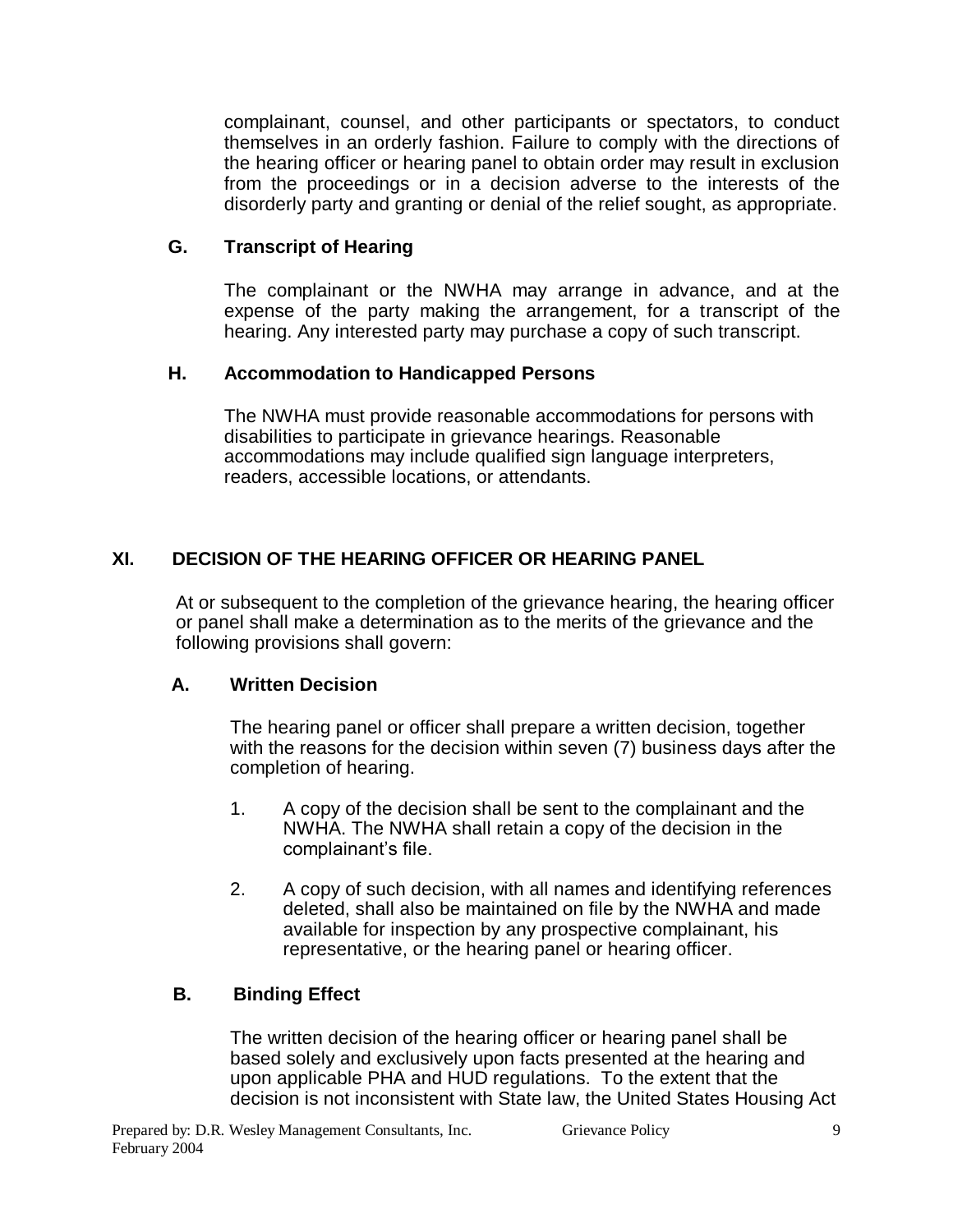1937, as amended, HUD regulations and requirements promulgated thereunder, or the Annual Contributions Contract, the decision shall be binding upon the NWHA.

If the NWHA Board of Commissioners determines the decision rendered is not consistent or within the scope of applicability, the NWHA shall properly notify within thirty (30) calendar days the complainant of its determination. The NWHA shall then refrain from any action necessary to effect the decision. The following are listed as situations which should render tenant notification.

- 1. The grievance does not concern NWHA action or failure to act in accordance or involving the complainant's lease, or HA's regulations, which adversely affect the complainant's rights, duties, welfare or status, or
- 2. The decision of the hearing officer or hearing panel is contrary to applicable Federal, State, or local law, HUD regulations or requirements of the Annual Contributions Contact between HUD and the NWHA, or that the hearing panel has acted arbitrarily or exceeded its authority. In such event, the matter may be judicially reviewed.

# **C. Continuing Right of Complainant to Judicial Proceedings**

A decision by the hearing panel or officer or Board of Commissioners in favor of the NWHA or which denies the relief requested by the complainant, in whole or in part, shall not constitute a waiver of, nor affect in any way the rights of the complainant to a trial or judicial review in any judicial proceedings, which may thereafter be brought in the matter.

#### **XII. NOTICES**

All notices under this Grievance Procedure shall be deemed delivered:

- 1. Upon personal service thereof upon the complainant or an adult member of the complainant's household;
- 2. Upon the date receipted for or refused by the addressee, in the case of certified or registered U.S. Mail; or
- 3. On the second day after the deposit thereof for mailing, postage prepaid, with .the U.S. Postal Service, if mailed by first class mail other than certified or registered mail.